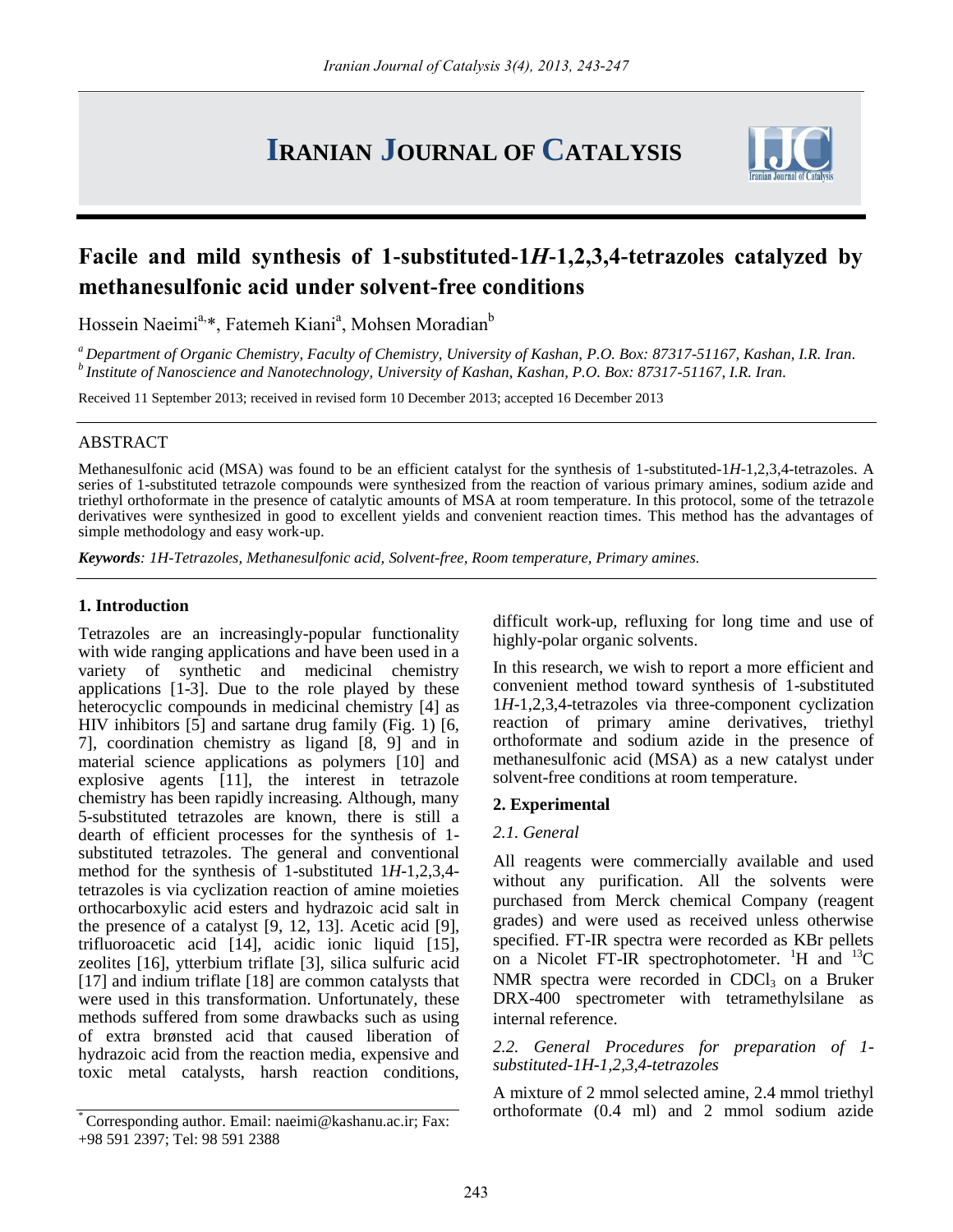

Fig. 1. Two types of sartane drug family.

(0.13 g) was added to 0.4 mmol methanesulfonic acid (0.04 ml, 20 mol %). The mixture was stirred for modified time and the progress of the reaction was monitored by TLC. After completion of the reaction, the mixture was diluted by 1:1  $H_2O/EtOAc$  (10 ml), stirred at ambient temperature (20 min) and the organic phase of the solution was separated by separating funnel, dried over sodium sulfate, and the solvent was distilled off under reduced pressure. To reach further purification, recrystallization of the product was performed at 3:1 EtOAc:MeOH to yield the desired 1 substituted 1*H*-1,2,3,4-tetrazole. Due to the toxicity, reactivity and energetic azide materials, safety precautions were taken.

## *Selected spectral data*

1-Phenyl-1H-1,2,3,4-tetrazole (**4a**): yellow solid; m.p.=63-65 °C (Lit. [3, 18, 19]: 65-67 °C); FT-IR  $(KBr)'$  v  $(cm^{-1})$  3051 (C-H,  $sp^2$  stretch Ar), 1677 (C=N), 1588, 1488 (C=C); <sup>1</sup>H NMR (CDCl<sub>3</sub>, 400) MHz) δ (ppm): 7.07-7.34 (m, 5H, Ar), 8.20 (s, 1H tetrazole).

1-(4-Methylphenyl)-1H-1,2,3,4-tetrazole (**4b**): Light yellow solid; m.p.=93-94 °C (Lit. [3, 18, 19]: 92-94 <sup>6</sup>C); FT-IR (KBr)/ v (cm<sup>-1</sup>) 3022 (C-H, sp<sup>2</sup> stretch, Ar),  $2918$ (C-H, sp<sup>3</sup> stretch), 1664 (C=N), 1607, 1506 (C=C); <sup>1</sup>H NMR (CDCl<sub>3</sub>, 400 MHz) δ (ppm): 2.34 (s, 3H), 6.94-6.96 (d, 2H, *J=*8 Hz), 7.11-7.13 (d, 2H, 8 Hz), 8.17 (s, 1H tetrazole); <sup>13</sup>C NMR (CDCl<sub>3</sub>, 100 MHz) δ (ppm): 20.79, 119.08, 129.63, 130.17, 142.95, 149.77.

1-(4-Boromophenyl)-1H-1,2,3,4-tetrazole (**4c**): White solid; m.p.=183-185 °C (Lit.: CAS No.: 57058-01-2, 182-184 <sup>o</sup>C); FT-IR (KBr)/ v (cm<sup>-1</sup>) 3151 (C-H, sp<sup>2</sup> stretch, Ar), 1659 (C=N), 1576, 1481 (C=C); <sup>1</sup>H NMR (CDCl3, 400 MHz) δ (ppm): 6.92-6.94 (s, 2H), 7.40- 7.42 (d, 2H, *J=*8 Hz), 8.09 (s, 1H tetrazole); <sup>13</sup>C NMR (CDCl3, 100 MHz) δ (ppm)): 116.43, 120.76, 132.03, 143.99, 149.29.

1-(3-Methylphenyl)-1H-1,2,3,4-tetrazole (4d): White solid; m.p.=55-58  $^{\circ}$ C (Lit. [3, 19]: 55-57 $^{\circ}$ C); FT-IR

 $(KBr)'$  v (cm<sup>-1</sup>) 3066 (C-H, sp<sup>2</sup> stretch, Ar), 2920 (C-H,  $\text{sp}^3$  stretch), 1680 (C=N), 1598, 1483 (C=C); <sup>1</sup>H NMR (CDCl3, 400 MHz) δ (ppm): 2.33 (s, 3H), 6.86 (s, 1H), 6.89- 6.91 (d, 2H, *J=*8 Hz), 7.18-7.22(t, 1H), 8.21 (s, 1H tetrazole); <sup>13</sup>C NMR (CDCl<sub>3</sub>, 100 MHz)  $\delta$  (ppm): 21.43, 115.93, 119.97, 124.06, 129.19, 139.26, 145.28, 149.23.

1-(2-Methylphenyl)-1H-1,2,3,4-tetrazole (**4e**): White solid; m.p.=153-155°C (Lit. CID No.= 22762385: 152- 155 °C); FT-IR (KBr)/  $v$  (cm<sup>-1</sup>) 3015 (C-H, sp<sup>2</sup> stretch, Ar), 2870 (C-H,  $sp^3$  stretch), 1664(C=N), 1488, 1590 (C=C); <sup>1</sup>H NMR (CDCl<sub>3</sub>, 400 MHz) δ (ppm): 2.33 (s, 3H), 7.02-7.03 (d, 1H), 7.05-7.07 (d, 1H, *J=*8 Hz), 7.18-7.22 (t, 2H, *J=*7 Hz), 8.08 (s, 1H tetrazole); <sup>13</sup>C NMR (CDCl3, 100 MHz) δ (ppm): 17.94, 117.68, 123.43, 127.00, 128.71, 130.72, 144.10, 147.78. COC<sub>1</sub>, 400 MHz)  $\delta$ 680 (Col<sub>1</sub>, 400 MHz)  $\delta$  (Papel)  $\delta$  234 (a) 140-1836 (a) H1 tenzolog);  $\delta$  (NMR (CDC1<sub>1</sub>, 100 MHz)  $\delta$  (pm);  $\delta$  (a) 111 (a) 23.<br>
111 (a) 23.<br>
111 (a) 23.<br>
121 (a) 11393, 11997, 12406, 1299, 13

1-[4-(1H-Tetrazol-1-yl)phenyl]ethanone (**4f**): yellow solid; m.p.=148-150 $^{\circ}$ C (Lit. [15]: 147-149 $^{\circ}$ C); FT-IR  $(KBr)/v$  (cm<sup>-1</sup>) 3075 (C-H, sp<sup>2</sup> stretch, Ar), 2995 (C-H,  $\text{sp}^3$  stretch), 1669 (C=N), 1499, 1585 (C=C); <sup>1</sup>H NMR (CDCl3, 400 MHz) δ (ppm): 2.60 (s, 3H), 7.13-7.15 (d, 2H, *J=*8 Hz), 7.95-7.97 (d, 2H, *J=*8 Hz), 8.30 (s, 1H tetrazole).

1-(2,4-Dimethylphenyl)-1H-1,2,3,4-tetrazole (**4g**): White solid; m.p.=133-135 °C (Lit. [18]: 130-135 °C); FT-IR  $(KBr)/ \nu$  (cm<sup>-1</sup>) 3069 (C-H, sp<sup>2</sup> stretch, Ar), 2914 (C-H, sp<sup>3</sup> stretch), 1663 (C=N), 1495, 1607 (C=C); <sup>1</sup>H NMR (CDCl<sub>3</sub>, 400 MHz) δ (ppm): 2.29 (s, 3H), 2.30 (s, 3H), 6.94-6.96 (d, 1H, *J=*8 Hz), 6.98-7.00 (m, 1H), 7.02 (s, 1H), 8.00 (s, 1H tetrazole).

1-(2-Chlorophenyl)-1H-1,2,3,4-tetrazole (**4h**): White solid; m.p.=129-131 $^{\circ}$ C (Lit. [3,18]: 130-132 $^{\circ}$ C); FT-IR  $(KBr)'$  v (cm<sup>-1</sup>) 3047 (C-H, sp<sup>2</sup> stretch, Ar), 1664 (C=N), 1470, 1582 (C=C); <sup>1</sup>H NMR (CDCl<sub>3</sub>, 400) MHz) δ (ppm): 7.03-7.50 (m, 4H), 8.10 (s, 1H tetrazole).

1-(3-Chlorophenyl)-1H-1,2,3,4-tetrazole (**4i**): White solid; m.p.=137-139 $^{\circ}$ C (Lit. [19]: 137-140 $^{\circ}$ C); FT-IR  $(KBr)'$  v (cm<sup>-1</sup>) 3065 (C-H, sp<sup>2</sup> stretch, Ar), 1670 (C=N), 1469, 1589 (C=C). 1H NMR (CDCl<sub>3</sub>, 400 MHz) δ (ppm): 6.92-6.94 (d, 1H, *J=*8 Hz) 7.07-7.09 (d, 2H, *J=*8 Hz) 7.26-7.27 (m, 1H), 8.14 (s-1H tetrazole); <sup>13</sup>C NMR (CDCl<sub>3</sub>, 100 MHz) δ (ppm): 117.45, 119.23, 123.73, 130.34, 135.12, 146.14, 149.72.

1-(4-Chlorophenyl)-1H-1,2,3,4-tetrazole (**4j**): White solid; m.p.=153-155 °C (Lit. [3, 15]: 155-156°C); FT-IR  $(KBr)'$  v (cm<sup>-1</sup>) 3052 (C-H, sp<sup>2</sup> stretch, Ar), 1661 (C=N), 1485, 1581 (C=C) <sup>1</sup>H NMR (CDCl<sub>3</sub>, 400 MHz) δ (ppm): 6.98-7.00 (d, 2H, *J=*8 Hz), 7.27-7.29 (d, 2H,  $J=8$  Hz), 8.09 (s, 1H tetrazole); <sup>13</sup>C NMR (CDCl<sub>3</sub>, 100 MHz) δ (ppm)): 120.35, 128.85, 129.47, 143.52, 149.50.

1-(Naphthalene-1-yl)-1H-1,2,3,4-tetrazole (**4k**): White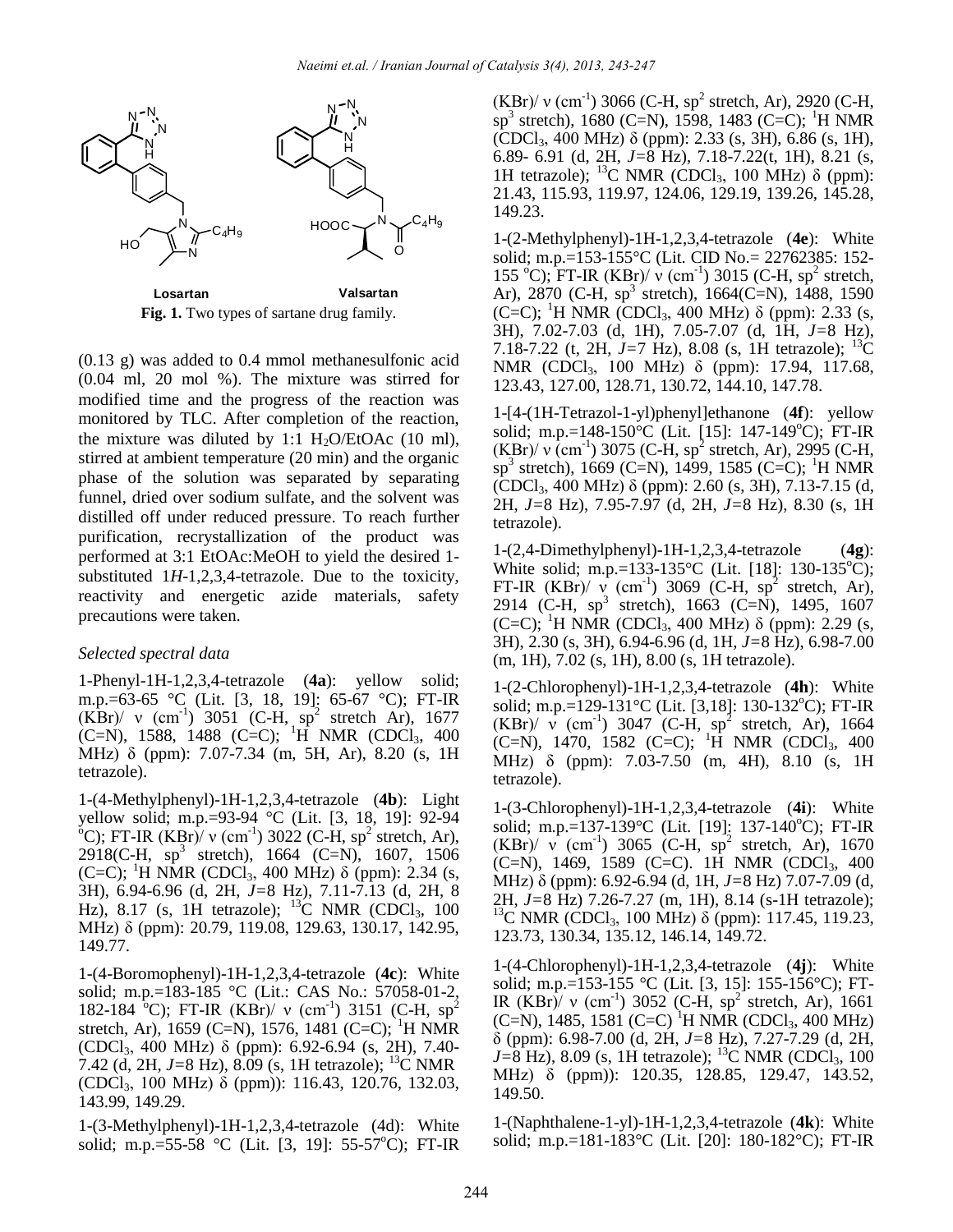$(KBr)'$  v  $(cm^{-1})$  3048 (C-H,  $sp^2$  stretch, Ar), 1658(C=N), 1574, 1432 (C=C); <sup>1</sup>H NMR (CDCl<sub>3</sub>, 400 MHz) δ (ppm): 7.23-8.27 (m, 7H), 8.36 (s, 1H tetrazole).

1-[2-(1H-Tetrazol-1-yl)phenyl]-1H-1,2,3,4-tetrazole (**4l**): White solid; m.p.=167-169°C; FT-IR (KBr)/ ν  $\text{(cm}^{-1})$  3062 (C-H, sp<sup>2</sup> stretch, Ar), 1619 (C=N) 1458, 1588 (C=C); <sup>1</sup>H NMR (CDCl<sub>3</sub>, 400 MHz) δ (ppm): 7.30-7.70 (m, 4H), 8.11 (s, 1H tetrazole); <sup>13</sup>C NMR (CDCl3, 100 MHz) δ (ppm): 115.76, 122.37, 138.50, 142.40.

## **3. Results and Discussion**

In order to optimize the reaction conditions, a typical reaction of aniline with triethyl orthoformate and sodium azide was chose. Firstly, the reaction was carried out in the presence of the various amounts of catalyst under solvent free conditions at room temperature. The results of this study are shown in Table **1**. It was found that in the presence of 0.04 ml (20 mol %) of the catalyst, the reaction was completed after 6 minutes to afford the related product in high yield (Table 1, entry 5). When the reaction was performed in the presence of 0.01 ml of MSA (5 mol %), the reaction proceeded but it was not completed; even after 20 minutes, the yields of the desired product was reached only 53 % (Table 1, entry 2). It is notable that in the reaction condition, the substrates were treated with an equimolar amount of sodium azide for the reaction completion. In this condition, any volatile and dangerous hydrazoic acid gas was evaporated and the reaction process was safe.

In order to ascertain the limitations of the reaction, a variety of primary aromatic amines were used to investigate the scope and generality of this process (Table 2). The results showed that a wide range of aromatic amine derivatives containing electronwithdrawing as well as electron-donating groups in the cyclization easily underwent conditions with sodium azide and triethyl orthoformate to give corresponding tetrazoles in moderate to excellent isolated yields. The regarding results are summarized in Table **2**.

The results showed that electron-donating (ED) groups on the *para* position of the aniline ring caused to accelerate the reaction rate (Table 2, entry 2).

Accordingly, the ED functional groups in the *ortho* position had steric effect and somewhat decreased the rate of the reaction (Table 2, entries 5 and 7). The *o*phenylenediamine reacted in the presence of double mol ratio of triethyl orthoformate, sodium azide and 40 mol % of MSA as catalyst in the reaction conditions to give desired product **4l** in good yield (Table 2, entry 12). Electron-withdrawing (EW) groups generally caused to decrease the reaction rate and the isolated product yields of these substrates were somewhat lower than others (Table 2, entries 3, 6, 8-10).

A comparative table was arranged (Table **3**) in order to compare the catalytic activity of MSA with other previously-reported conditions with various catalysts. In this table, five recently methods for the synthesis of 1-substituted-1*H*-tetrazoles were compared. All of the reported procedures were carried out at harsh reaction conditions such as high temperature (entries 3-6), high loading amounts of catalyst (entries 2 and 3) and long

|                | ∼…∠<br>+ $NaN_3$ + $HC(OEt)_3$<br>$H_3C$ | MeSO <sub>2</sub> H<br>solvent free, r.t. | $N_{\rm SN}$<br>$\mathbb{R}^N$ |
|----------------|------------------------------------------|-------------------------------------------|--------------------------------|
| Entry          | $MSA$ (ml)                               | Time (min)                                | Yield $(\%)^{[b]}$             |
| 1              |                                          | 50                                        |                                |
| $\overline{2}$ | $0.01(5 \text{ mol } \%)$                | 20                                        | 53                             |
| 3              | $0.02(10 \text{ mol } \%)$               | 12                                        | 64                             |
| $\overline{4}$ | $0.03(15 \text{ mol } \%)$               | 8                                         | 72                             |
| 5              | $0.04(20 \text{ mol } \%)$               | 6                                         | 83                             |
| 6              | $0.05(25 \text{ mol } \%)$               | 6                                         | 83                             |

 $M_{2}CO$  H

Table 1. Optimization of the various amounts of the catalyst.<sup>a</sup>

 $\sim$ NH<sub>2</sub>

<sup>a</sup>Reaction conditions: 4-methyl aniline 2.0 mmol, triethyl orthoformate 2.4 mmol and sodium azide 2.0 mmol. <sup>b</sup>Isolated yields.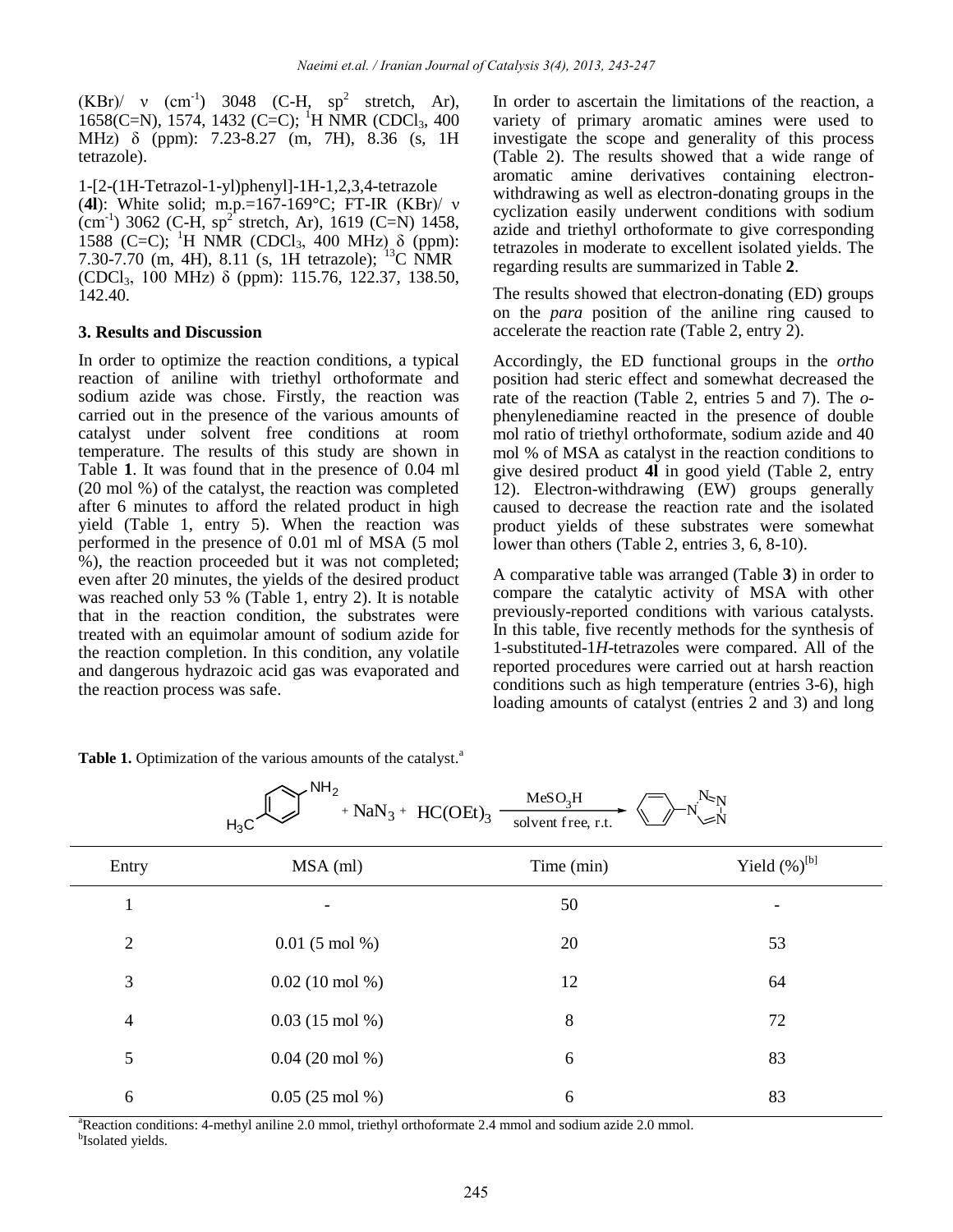|                  | $N\Box$                                      | ${\rm MeSO_3H}$<br>$+$ NaN <sub>3</sub> + HC(OEt) <sub>3</sub> | $N_{\approx N}$<br>solvent free, r.t. |                |
|------------------|----------------------------------------------|----------------------------------------------------------------|---------------------------------------|----------------|
|                  | $1a-l$                                       |                                                                | $4a-l$                                |                |
| Entry            | Primary amine                                | Product                                                        | Time (min)                            | Yield $(\%)^b$ |
| $\,1$            | $-NH2$                                       | 4a                                                             | $10\,$                                | $78\,$         |
| $\sqrt{2}$       | $-NH2$<br>$H_3C$                             | 4 <sub>b</sub>                                                 | $\sqrt{6}$                            | $74\,$         |
| $\mathfrak{Z}$   | $-NH2$<br>Br                                 | 4c                                                             | $\,8\,$                               | 79             |
| $\overline{4}$   | $-MH2$<br>$H_3C$                             | $4d$                                                           | $12\,$                                | $76\,$         |
| 5                | NH <sub>2</sub><br>CH <sub>3</sub>           | 4e                                                             | 14                                    | 64             |
| $\sqrt{6}$       | $NH_2$<br>$H_3C$                             | $4f$                                                           | $12\,$                                | $72\,$         |
| $\boldsymbol{7}$ | NH <sub>2</sub><br>$H_3C$<br>CH <sub>3</sub> | 4g                                                             | 14                                    | 63             |
| $\,8\,$          | NH <sub>2</sub><br>CI                        | 4h                                                             | $15\,$                                | 64             |
| 9                | $-NH2$<br>C <sub>1</sub>                     | 4i                                                             | 13                                    | 65             |
| $10\,$           | $-NH2$<br>$\mathbf C$                        | 4j                                                             | $12\,$                                | 68             |
| $11\,$           | $\text{NH}_2$                                | $4{\bf k}$                                                     | $16\,$                                | 61             |
| $12^{\circ}$     | NH <sub>2</sub><br>NH <sub>2</sub>           | $\mathbf{4}$                                                   | $18\,$                                | 56             |

Table 2. Synthesis of 1-substituted tetrazoles from several primary amines catalyzed by MSA.<sup>a</sup>

 $\sim$ NH<sub>2</sub>

<sup>a</sup>Reaction conditions: aniline derivatives 2.0 mmol, triethyl orthoformate 2.4 mmol, sodium azide 2.0 mmol, catalyst 0.04 ml (20 mol %). <sup>b</sup>Isolated yields.

<sup>c</sup>Reaction conditions: *o*-phenylenediamine 2.0 mmol, triethyl orthoformate 5 mmol, sodium azide 4.0 mmol, catalyst 0.08 ml (40 mol %).

reaction times (entries 4-6). Moreover, it seems that using expensive activated metal catalysts (entries 4 and 6) is not a good idea for this reaction. In comparable conditions, the present work is the best among other methods because it was carried out without solvent at ambient temperature and low reaction time in the presence of catalytic amounts of MSA as inexpensive and accessible catalyst.